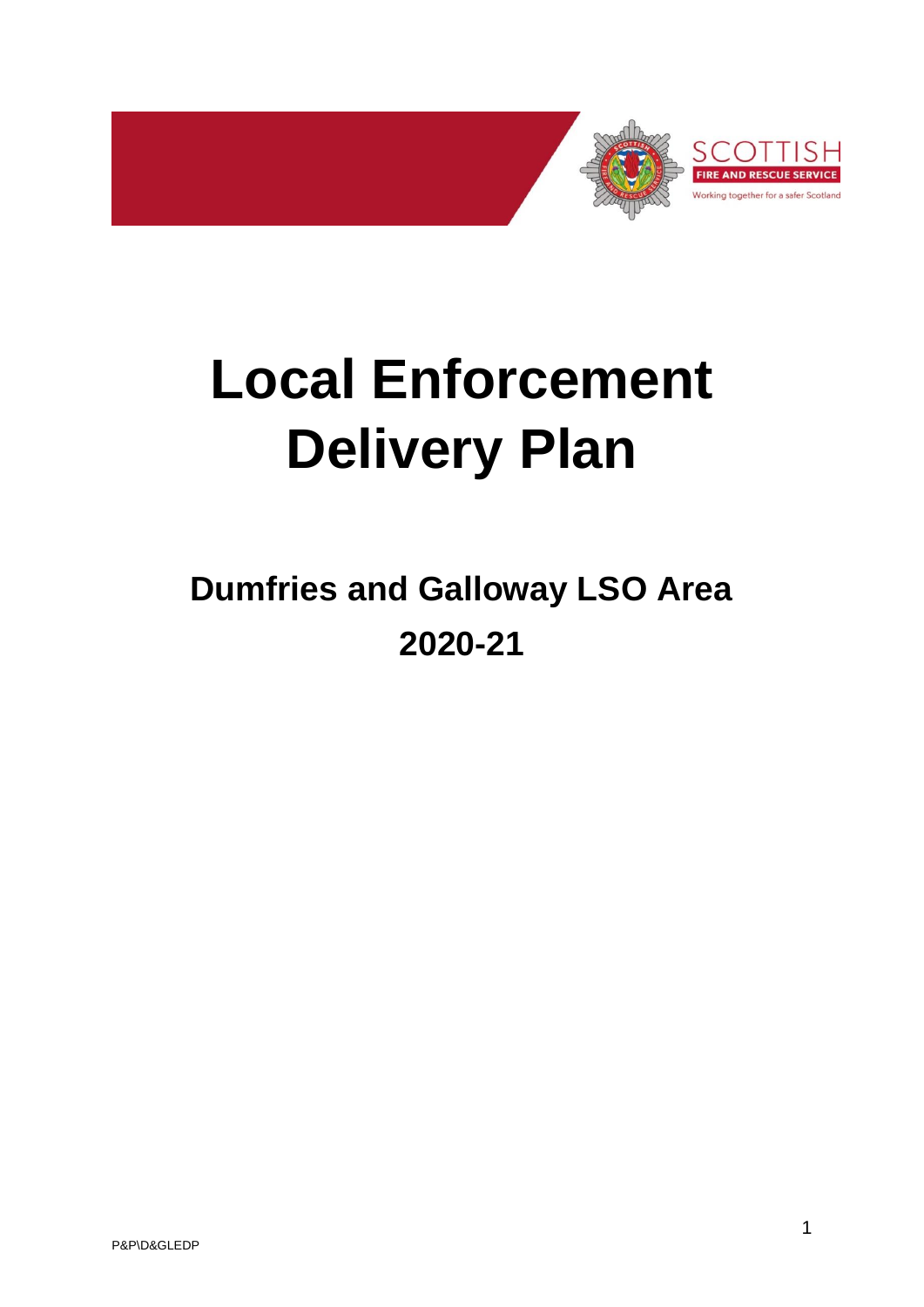# **Contents**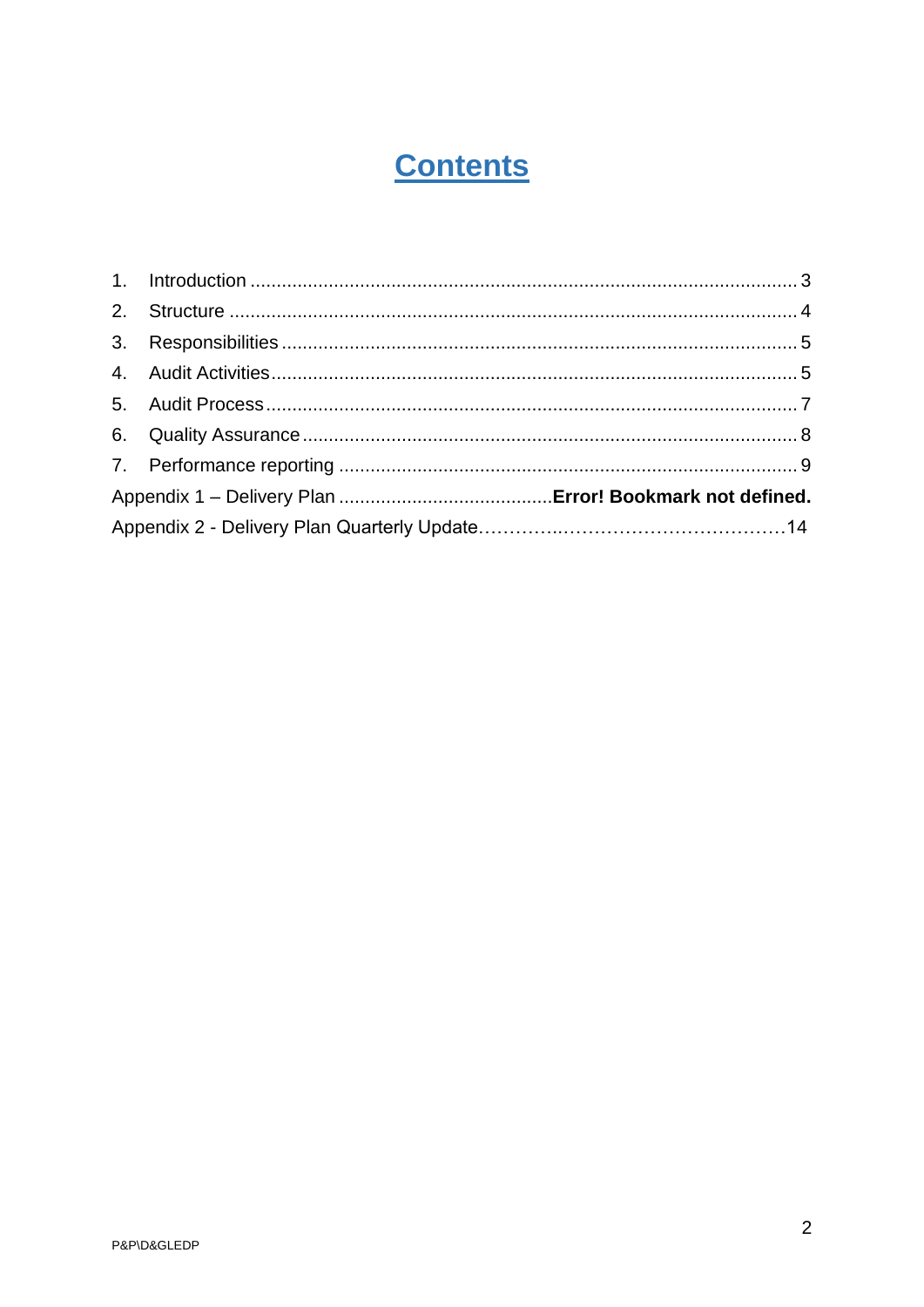#### <span id="page-2-0"></span>**1. Introduction**

- 1.1. Our area encompasses a diverse and growing environment for partners including the care sector, businesses, heritage and industry where we welcome residents, tourists and commuters alike to our non-domestic premises. Such premises and workplaces fall within the scope of the Fire (Scotland) Act 2005 and its associated Regulations and are deemed "Relevant Premises". Dutyholders of such premises are required to ensure adequate fire safety measures are provided within them. This process is achieved through the undertaking of an appropriate Fire Safety Risk Assessment.
- 1.2. The Scottish Fire and Rescue Service (SFRS) are the Enforcing Authority for the majority of Relevant Premises within Dumfries and Galloway and have a legal responsibility to ensure advice and guidance is given to Dutyholders and where required, enforce compliance with the legislation.
- 1.3. It is not the responsibility for SFRS to ensure that adequate measures are provided within these premises, that role rests with the Dutyholder/s who may be the Owner, Employer, Manager, Factoring Agent or indeed all of those.
- 1.4. This Local Enforcement Delivery Plan (LEDP) sets out our risk based area programme for the delivery of enforcement activities by our Fire Safety Enforcement Officers (FSEOs) in accordance with the SFRS Fire Safety Enforcement Policy Framework (FSEPF)
- 1.5. Using this approach we will ensure that the service we deliver is driven by consultation, in line with SFRS expectations and prepares our staff to safely, effectively and efficiently support the communities we serve.
- 1.6. This LEDP will be subject to regular review and be adaptable to meet local needs as new risks emerge and the Service further develops its enforcement strategies. It aims to communicate the clear intention of how the FSEPF will be delivered locally to achieve the agreed published goals and will concentrate on the following undertakings:
	- Routine Fire Safety Audits
	- Post Fire Audit Response
	- Locally identified themes following fire activity or intelligence received
	- Thematic activities informed by the P&P Directorate
	- Significant event planning and preparation
	- Continued resource planning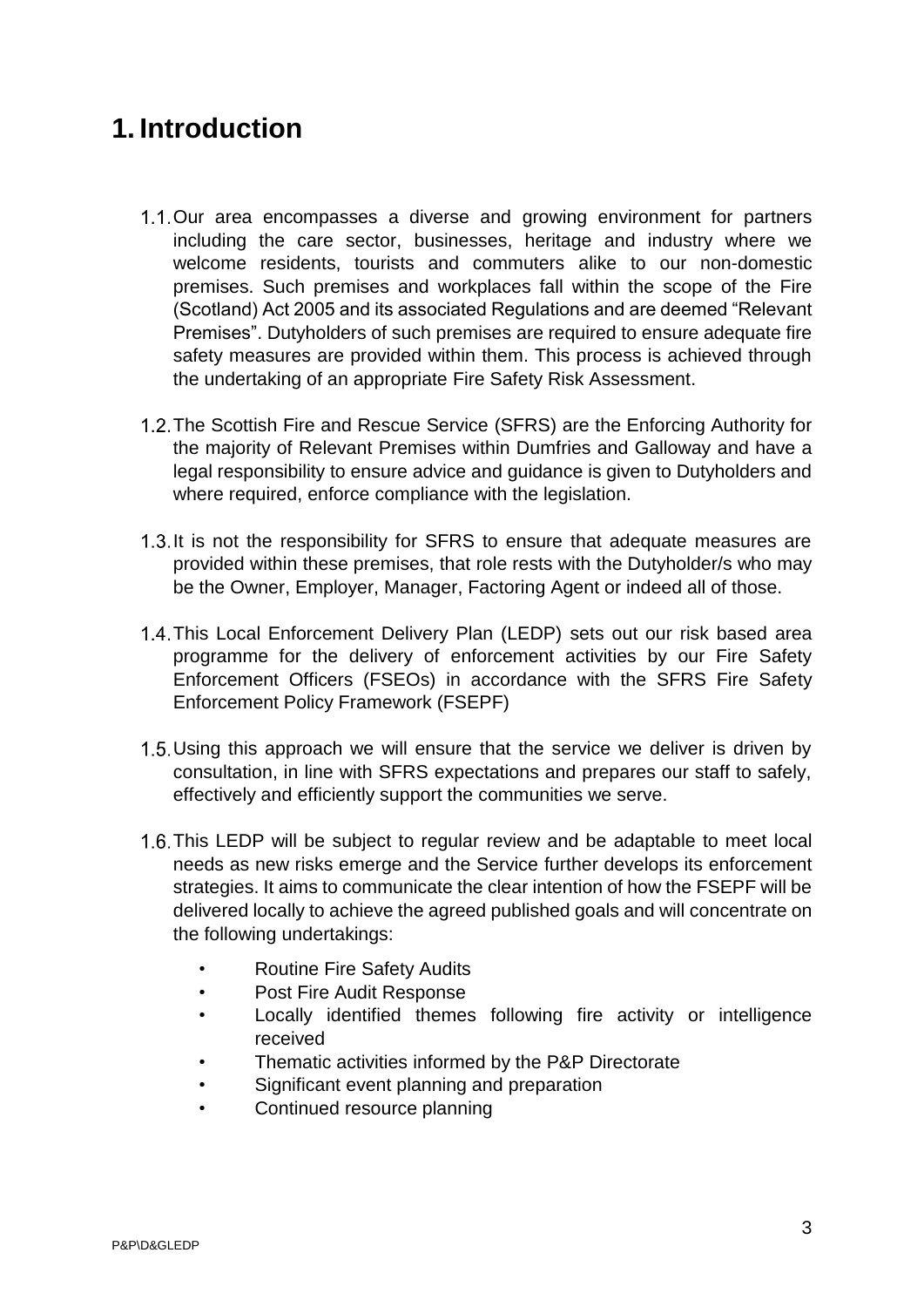#### <span id="page-3-0"></span>**2. Structure**

Within the Dumfries and Galloway Local Senior Officer (LSO) Area, a Group Commander oversees the direction and implementation of Prevention and Protection and is supported by a Station Commander that has a remit for the delivery and supervision of the Fire Safety Enforcement team.



- 2.2. Group and Station Commanders who have been appointed under Section 61 (3) of the Fire Scotland Act (2005) (the Act), with an enforcement responsibility, are embedded and undertake several roles within LSO Management Structures. They have a responsibility to coordinate the delivery of enforcement through FSEOs, and provide a conduit between the LSO areas and the P&P Directorate to ensure quality, consistency and policy is being achieved.
- 2.3. To enable enforcement activities to be effective and efficient, it is important to make the best use of the resources available, provide a clear direction for all to follow, identify achievable targets to work towards in accordance with perceived risk and most importantly communicate this to all relevant parties.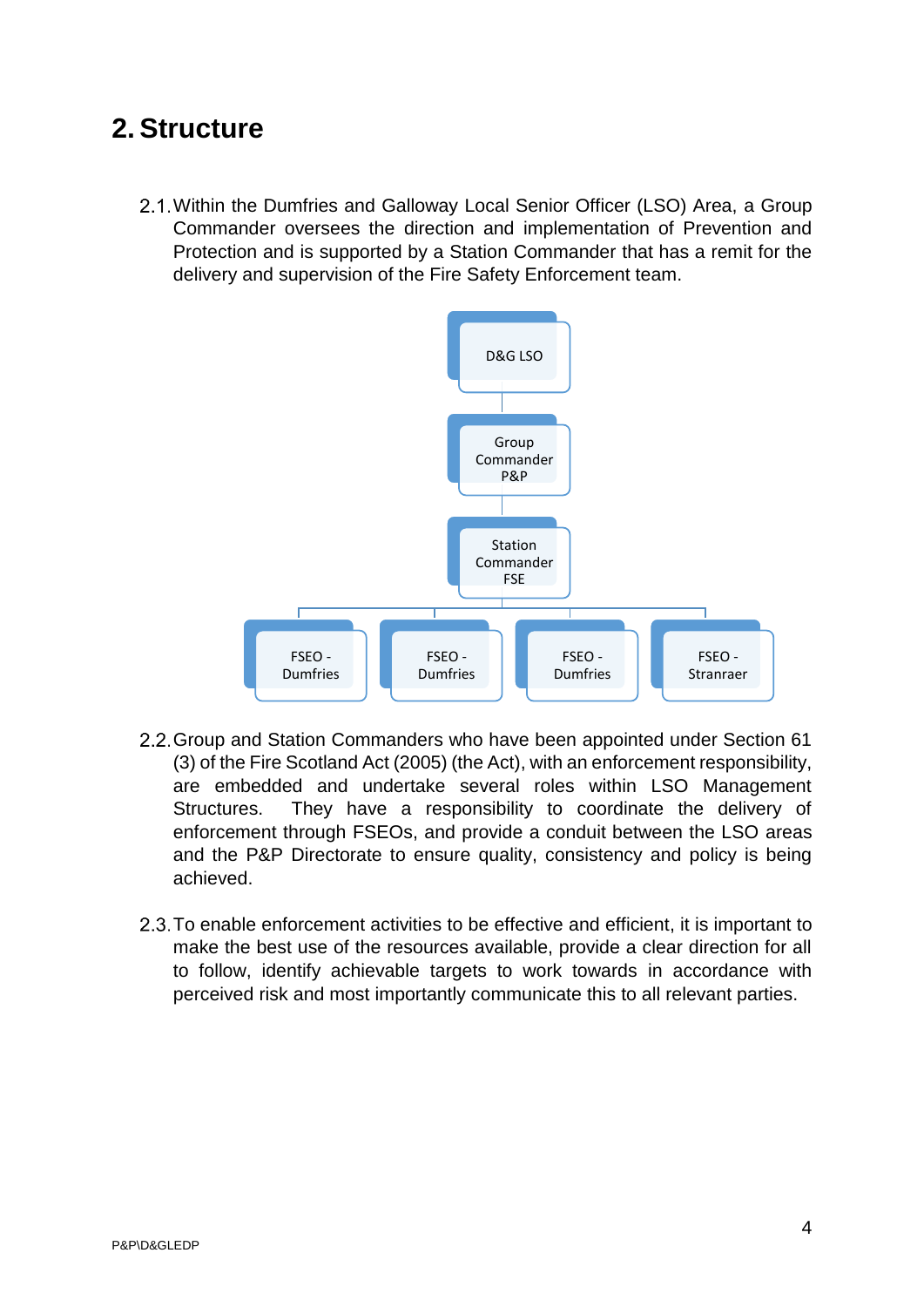- 2.5. This LEDP relates to all audit activity and will require the support of all FSEOs to ensure the optimum delivery and benefits of the plan are realised. It will focus on the main areas outlined above, concentrating on the types of enforcement work to fulfil the FSEPF. As these roles require specialist skills, early succession planning required by local commanders is vital to adequately resource and train new personnel in the role. Following recommendations contained within the HMFSI Local Area Insection Report for D&G a succession plan for replacing FSEO's has been created.
- 2.6. Quality Assurance will be undertaken by the P&P Directorate or in some circumstances, alternative LSO Areas to promote a continuous improvement culture and provide evidence towards measuring FSE performance within each respective LSO area.

#### <span id="page-4-0"></span>**3. Responsibilities**

- 3.1. The P&P Group Commander will be responsible for the production, monitoring and review of the LEDP to meet FSEPF commitments and area risks, the performance management and coordination of FSE activities and the reporting of progress to the LSO and P&P Directorate.
- P&P Station Commanders will be responsible for planning FSE activities, which support this plan, liaising with the P&P Directorate, and the Quality Assurance and performance management of FSEOs.
- FSEOs will be responsible for delivering against this plan by engaging with and supporting Dutyholders, monitoring audit outcomes and informing their Station and Group Commander at an early stage of non-compliance relating to formal enforcement action. This may involve gathering evidence to support the preparation of reports to the Crown Office and Procurator Fiscal Service.

## <span id="page-4-1"></span>**4. Audit Activities**

- All audit activities within the Dumfries and Galloway LSO area will be risk based, with resources being directed and prioritised around 4 key areas:
	- Premises where the risk to life from fire is greatest
	- Emerging intelligence e.g. through operational activity or partner communications
	- A risk based methodology outlined by the Directorate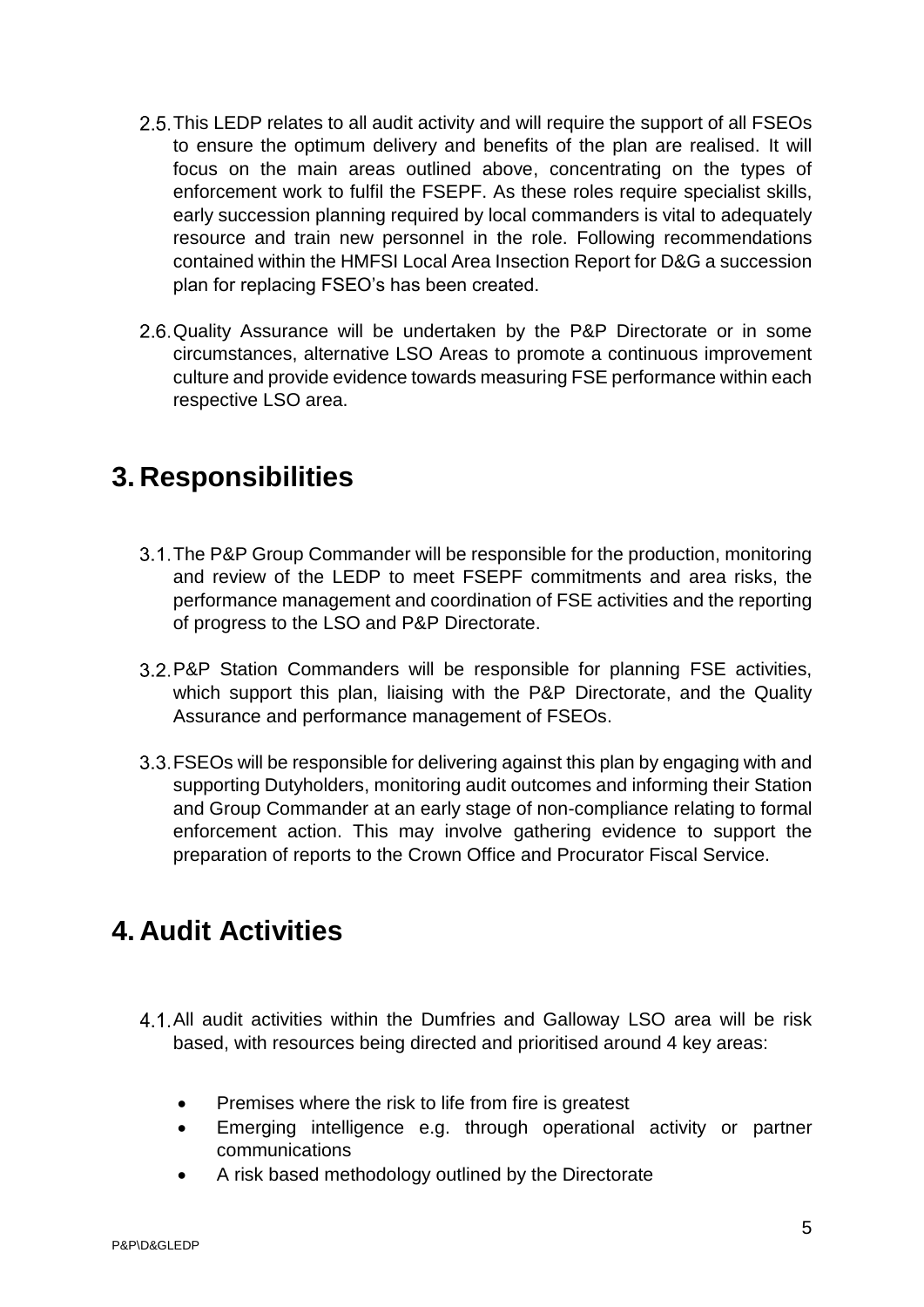- Post fire audit and analysis
- 4.2. As part of the risk based methodology set by the P&P Directorate, any program set by areas must include the following core activity:
	- Ensure that all Care Home Services, Hospitals, Private Hospitals and Hospices which provide inpatient care are audited annually
	- Ensure that newly registered Care Home Services are audited within seven working days of becoming operational
	- Undertake annual audits of Hotel and Hostel premises where previous activity has identified a calculated risk level of "medium and above" and a management compliance level of 3 or more until improvements have been demonstrated and a management compliance level of 2 or less achieved
	- Undertake annual audits of all other premises where previous activity has identified a calculated risk level of "High" or "Very High" and a management compliance level of 3 or more until improvements have been demonstrated
	- Plan to undertake HMO audits in line with the SFRS HMO auditing policy
	- Ensure relevant premises identified as having had a fire, or other significant fire safety event, will have an audit undertaken at the earliest opportunity to determine whether the incident was initiated due to inadequate fire safety measures or a failure within the fire risk assessment process
	- Undertake an initial or follow up audit as a result of meeting the criteria within Stage 3 of the SFRS UFAS Procedure
	- Continue to monitor and work in conjunction with Dutyholders where areas of non-compliance have been identified and action plans have been requested, to ensure that appropriate methods of resolution are being undertaken
	- Where necessary, seek formal compliance of fire safety legislation by proportionate use of all available enforcement powers under the FSA
- 4.3. The area will also analyse previous audit outcomes, Operational Reassurance Visit data, fire activity and other intelligence sources to identify additional premises types which may be demonstrating an increased risk and not covered above, for inclusion within this delivery plan.
- **Appendix 1 contains the proposed delivery plan incorporating the above, with reference to the FSEPF, for the forthcoming period**.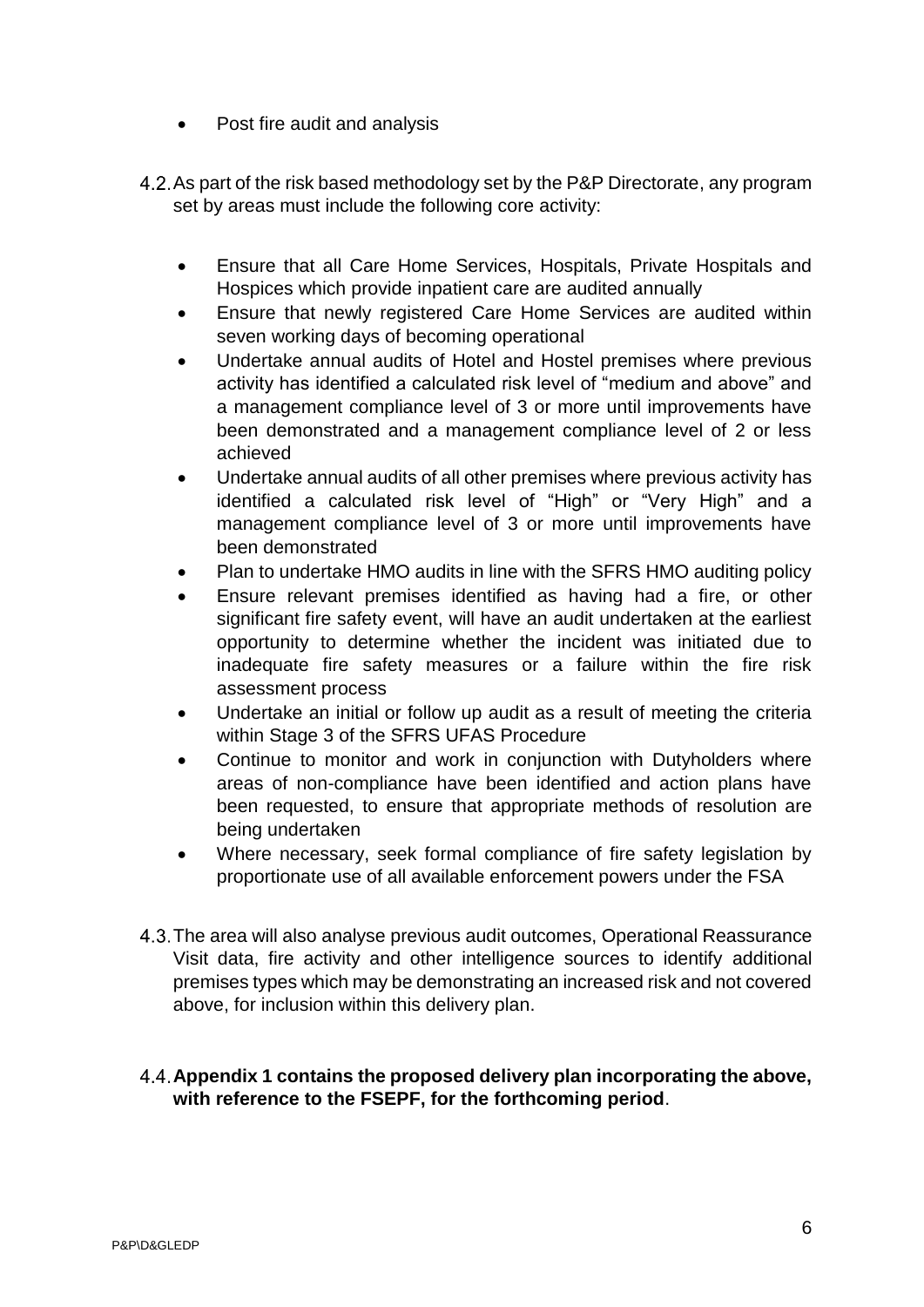## <span id="page-6-0"></span>**5. Audit Process**

- 5.1. The principles that FSEOs must adhere to are laid out within the Scottish Regulators' Strategic code of Practice. In addition, the model laid out within the Health & Safety Enforcement Management Model (EMM) will be followed when deciding audit outcomes following a visit.
- FSEOs are expected to be professional and courteous when engaging with Dutyholders and undertaking audits, and must be mindful of conveying a positive image of the service at all times.
- 5.3. Audit appointments will be arranged by telephone, or whenever possible, by issuing a standard letter detailing the date and time of the audit, and what the audit will entail. Dutyholders will also be informed of the likely documentation that will be inspected to allow them to have this collated in advance. Should the time or date not be suitable, contact details are provided so a mutually agreed time can be arranged.
- 5.4. The audit will commence with the FSEO showing their identification, and where required produce their 'Authorisation of Enforcement Officers Appointed' letter. This letter provides evidence of an FSEO's authority to carry out enforcement duties. They will ask to speak with the Dutyholder or other appropriately nominated person that can facilitate the audit. This can often be the Fire Risk Assessor, General Manager, Owner of the building or another person nominated for the responsibility of overall fire safety within the premises.
- 5.5. A discussion and audit of documentation should cover aspects such as the fire safety arrangements in place, the contents of the fire risk assessment (including any outstanding actions arisen from its findings), training (including evacuation), maintenance of fire systems and any fire history or unwanted fire alarm signals (UFAS).
- 5.6. An inspection of the premises will be undertaken to compare the fire safety risk assessment findings against the hazards and measures in place at the time of visit. The detail of the inspection will depend on a number of factors including size, age, access and overall management of the building. It is important that a nominated person be available to assist the FSEO, to provide access to restricted or locked areas and to advise on any health and safety issues particular to the building that may be relevant to the inspection.
- 5.7. It is likely the process should last between  $1.5 3$  hrs though this is a rough guide. At the end of the inspection, the FSEO will summarise the findings of the inspection with the responsible person and ensure they fully understand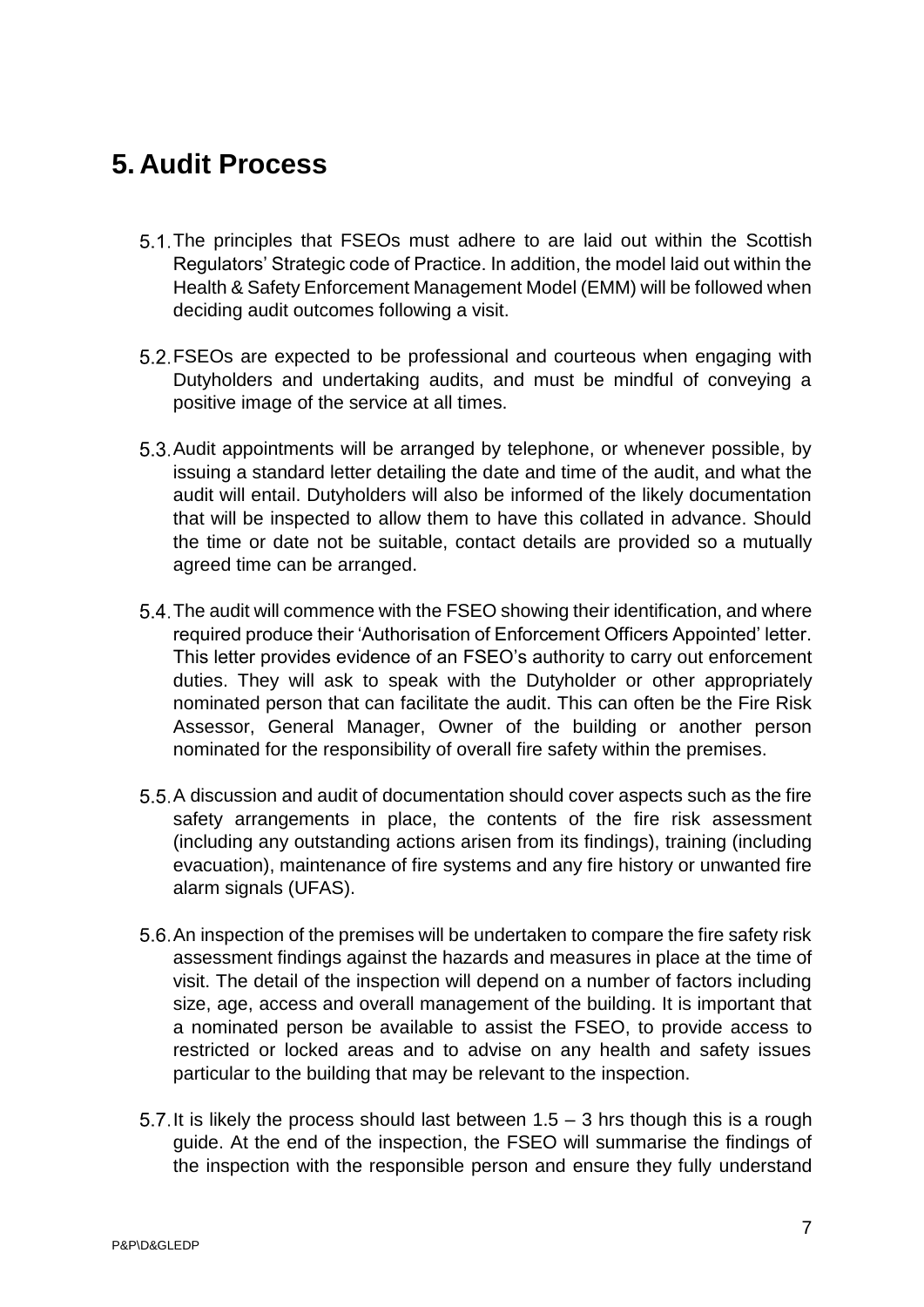what they are required to do to remedy any deficiencies relating to fire safety. This will be followed up in writing by the officer at the earliest opportunity. Contact details will be provided to the Dutyholder so that they can clarify points or raise concerns following the audit, if necessary.

- 5.8. On some occasions, the findings of the audit may result in the need for an action plan to be drawn up and proposed for agreement with the FSEO. The officer will explain what this entails and engagement shall continue to ensure progress throughout the period of that plan.
- 5.9. On some occasions, formal enforcement action will be necessary e.g. an Enforcement Notice requiring works to be undertaken within a specified time period or a Prohibition Notice prohibiting / restricting the use of the premises (or part of the premises) due to serious and imminent fire safety concerns which pose a risk to life. The officer will fully discuss the implications of any Notice and the process of appeal will be outlined in any correspondence.
- 5.10. The FSEO will fully explain the reasons for any need to improve fire safety measures within the premises and will consider the level of risk against the sacrifice involved in terms of time, effort and expense to implement those measures. In the event of a failure to agree, a Dutyholder can initially raise their concerns with the local P&P Commander who will review the situation and, where appropriate, suggest a resolution. Where concerns remain, the Dutyholder will be given contact details for the P&P Directorate who will further review the situation and advise accordingly. In the event that a disagreement remains, the Dutyholder can [raise a dispute](http://www.gov.scot/Resource/0048/00481729.pdf) with [Her Majesty's Fire Service](http://www.gov.scot/about/public-bodies/HMFSI)  [Inspectorate](http://www.gov.scot/about/public-bodies/HMFSI) for Scotland who will undertake an independent review.

#### <span id="page-7-0"></span>**6. Quality Assurance**

- 6.1. All audits undertaken will follow a process of quality assurance. This is generally actioned by the Station Commander who will process the completed audit on an electronic system. However, occasionally the local P&P Commander may request support from the Directorate and an independent review may take place. The findings of the audit will be assessed and discussed with the FSEO concerned.
- 6.2. The Directorate may periodically peer review (or instruct other LSO areas to peer review) audits to maintain a consistent approach and to share good practice throughout SFRS. The findings will be fed back to all LSO areas to promote effective and consistent delivery across the enforcement function.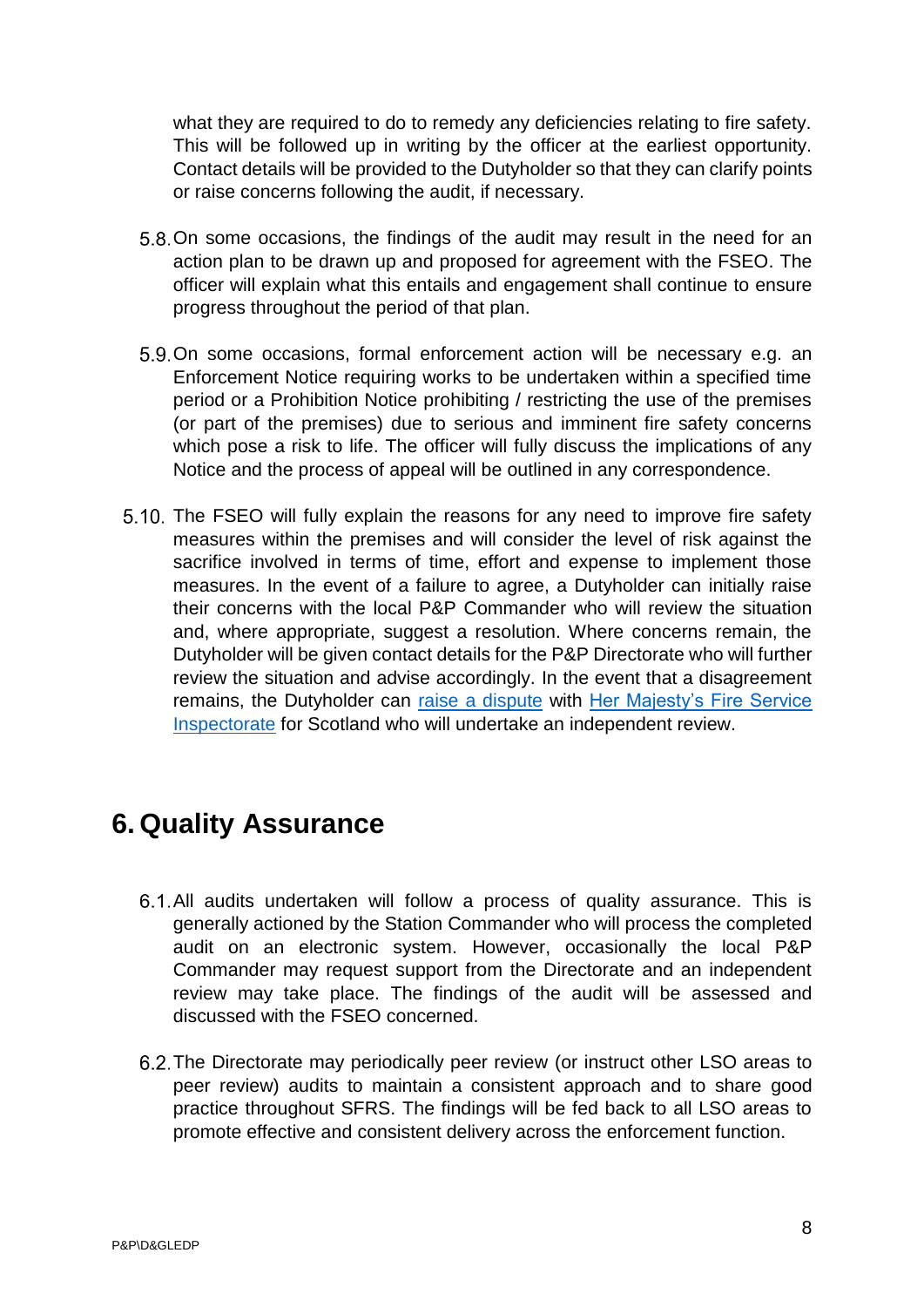# <span id="page-8-0"></span>**7. Performance reporting**

- 7.1. The P&P Group Commander will produce a report against this LEDP and present this to the SFRS P&P Local Managers Meeting on a quarterly basis. This will provide an update of progress against the clear targets laid out within the plan detailed below, and ensure that the area continues to support those premises deemed at highest risk.
- 7.2. The report will also provide an update to the LSO on any changes or intelligence that has affected the plan, and enable the LSO to report progress to the Community Planning Partnership as part of the Local Area Plan.
- 7.3. The report will also be tabled at the Dumfries and Galloway Area Management Team Meetings, along with the monthly update, and discussed as part of the area liaison and performance management meetings with the Directorate.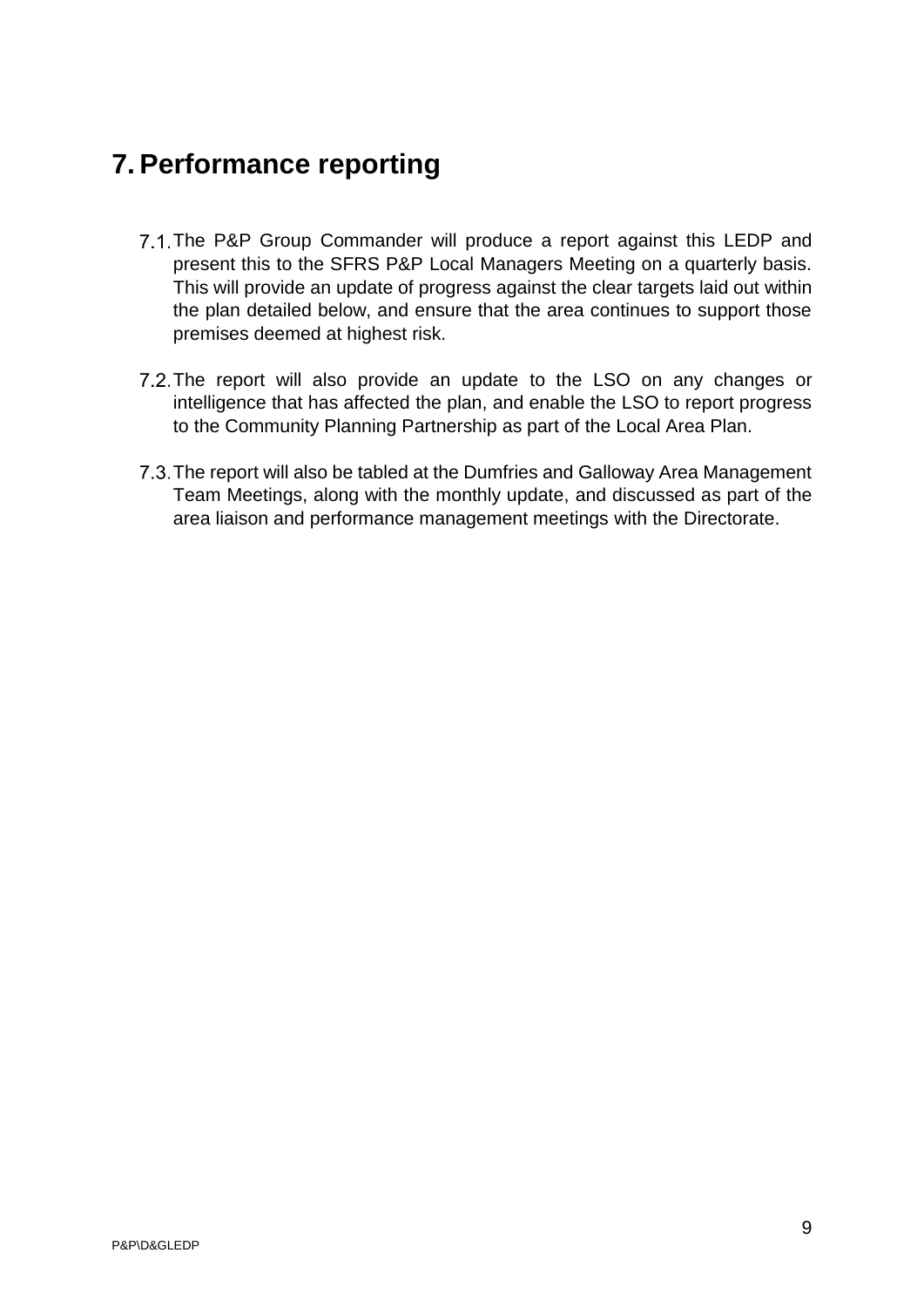#### **APPENDIX A – LOCAL ENFORCEMENT DELIVERY PLAN**

| Dumfries and Galloway LSO Area Local Enforcement Delivery Plan 2020/2021 Expected |                                      |                                                    |                                  |                |                |                |                |                   |                                                                                                                                                           |
|-----------------------------------------------------------------------------------|--------------------------------------|----------------------------------------------------|----------------------------------|----------------|----------------|----------------|----------------|-------------------|-----------------------------------------------------------------------------------------------------------------------------------------------------------|
| <b>Audit Activity</b>                                                             |                                      |                                                    |                                  |                |                |                |                |                   |                                                                                                                                                           |
| Premises Type /<br><b>Audit Type</b>                                              | <b>Numbe</b><br>r of<br>Premise<br>S | <b>Numbe</b><br>r of<br><b>Building</b><br>$\sf S$ | Framewor<br>k<br><b>Premises</b> | Q1             | Q <sub>2</sub> | Q <sub>3</sub> | Q <sub>4</sub> | Complete<br>d YTD | Commentary                                                                                                                                                |
| <b>Care Homes</b>                                                                 | 66                                   |                                                    | <b>Yes</b>                       | $\mathbf{0}$   | 12             | 21             | 33             | 66/66             | <b>Mostly Remote Audit</b>                                                                                                                                |
| <b>Hospitals</b>                                                                  | 11                                   |                                                    | Yes                              | $\overline{0}$ | $\overline{0}$ | $\overline{0}$ | 11             | 12/11             | Remote Audits / +1 extra Hospital<br>brought on line due to COVID-19                                                                                      |
| <b>Prisons</b>                                                                    | $\mathbf{1}$                         |                                                    | <b>No</b>                        | $\mathbf{0}$   | $\Omega$       | $\mathbf{0}$   | $\mathbf{1}$   | 1/1               | <b>Remote Audit</b>                                                                                                                                       |
| <b>Hotels: MCL 3 and VH</b>                                                       | $\overline{0}$                       |                                                    | Yes                              | $\overline{0}$ | $\Omega$       | $\Omega$       | $\overline{0}$ | 0/0               | Total Hotels in D&G = 224                                                                                                                                 |
| <b>Hotels: MCL 3 and H</b>                                                        | $\overline{2}$                       |                                                    | <b>Yes</b>                       | $\mathbf{0}$   | $\mathbf{0}$   | $\Omega$       | $\Omega$       | 0/1               | Total Hotels in D&G = 224<br>One premises closed. One premises not<br>carried out due to Covid but not taking<br>guests.                                  |
| <b>Hotels: MCL 3 and M</b>                                                        | 5                                    |                                                    | <b>Yes</b>                       | $\mathbf{0}$   | $\mathbf{0}$   | $\mathbf{1}$   | $\mathbf{0}$   | 1/5               | Total Hotels in D&G = 224<br>One premises closed. One audited.<br>Audits not carried out due to Covid<br>restrictions. Will be carried out Q1<br>2021-22. |
| <b>Previous MCL 3 and VH</b>                                                      | $\mathbf{0}$                         |                                                    | Yes                              | $\Omega$       | $\Omega$       | $\overline{0}$ | $\mathbf{0}$   | 0/0               |                                                                                                                                                           |
| <b>Previous MCL 3 and H</b>                                                       | $\overline{2}$                       |                                                    | <b>Yes</b>                       | $\mathbf{0}$   |                |                |                | /2                |                                                                                                                                                           |
| <b>HMO</b> (as per Policy)<br>Max % quoted                                        | $H =$<br>$M =$<br>L=.                |                                                    | Yes                              | $\overline{0}$ | $\overline{7}$ | 12             | 13             | 32                | Unable to operate Policy due to very<br>low numbers of HMO's within Dumfries<br>and Galloway.                                                             |
| <b>Post Fire Audit*</b>                                                           | 20 approx.                           |                                                    | Yes                              | $\Omega$       | 3 <sup>1</sup> | 5 <sup>1</sup> | $\overline{2}$ | 10                |                                                                                                                                                           |
| All other H & VH                                                                  | $33*$                                |                                                    | <b>Yes</b>                       |                |                |                |                |                   | *Many premises included in mandatory<br>audits above. Some businesses closed<br>or restrictions in place due to Covid-19.                                 |
| All other due list work                                                           | $\mathbf{0}$                         |                                                    | <b>No</b>                        | $\overline{0}$ | $\mathbf{0}$   | $\overline{0}$ | $\mathbf{0}$   | $\overline{0}$    |                                                                                                                                                           |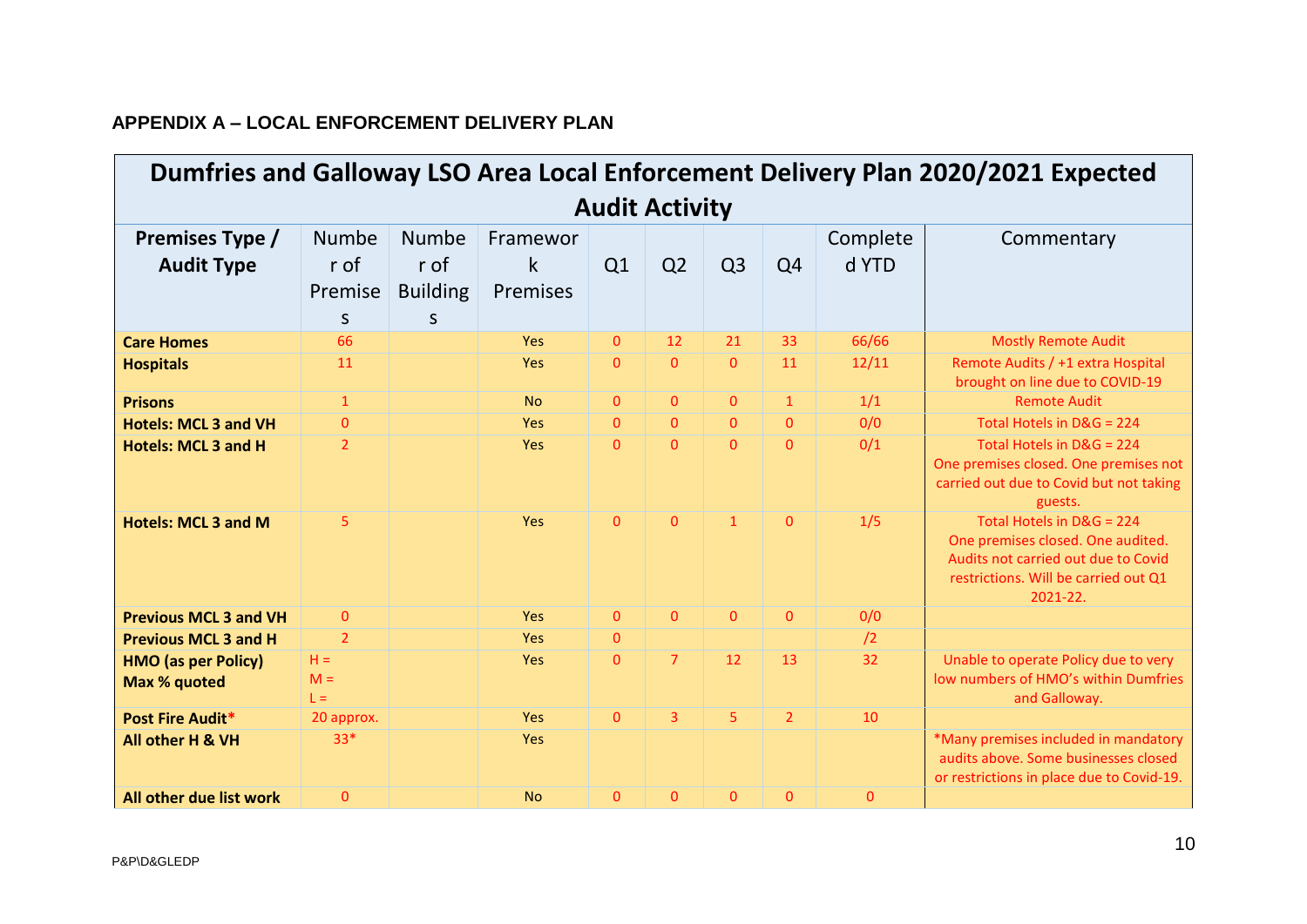| <b>FSE Notification from</b><br>$Ops^*$           | unknown | <b>Yes</b> |   |              |          |              |              |                                                                                                                          |
|---------------------------------------------------|---------|------------|---|--------------|----------|--------------|--------------|--------------------------------------------------------------------------------------------------------------------------|
| Complaint*                                        | unknown | Yes        |   |              |          |              |              |                                                                                                                          |
| <b>UFAS Stage 3 Audit*</b>                        | N/a     | Yes        | 0 | $\mathbf{0}$ | $\Omega$ | $\mathbf{0}$ | 0            | UFAS dealt with prior to meeting Stage<br>3 triggers in D&G.                                                             |
| Thematic*                                         | unknown | <b>No</b>  | 0 | $\Omega$     | $\Omega$ | $\Omega$     | $\mathbf{0}$ | No thematic audits due to COVID-19<br>restrictions.                                                                      |
| <b>Total Number of</b><br><b>Identified Risks</b> | 1029    |            |   |              |          |              |              | <b>Remaining work will be carried</b><br>over to the next reporting year,<br>only low risk premises will be<br>deferred. |

#### **\*Based on previous year figures**

#### **Formal Action Taken**

| <b>Enforcement Activity</b>                                                                                                   | <b>Previous</b><br>year<br>activity | Q1 | Q <sub>2</sub> | Q <sub>3</sub> | Q4 | <b>Total</b> | Commentary                                                                          |
|-------------------------------------------------------------------------------------------------------------------------------|-------------------------------------|----|----------------|----------------|----|--------------|-------------------------------------------------------------------------------------|
| <b>Statutory Notices</b><br><b>Enforcement notice (EN)</b><br><b>Prohibition notice (PN)</b><br><b>Alteration notice (AN)</b> | $EN = 0$<br>$PN = 0$<br>$AN = 0$    |    |                |                |    |              | Actively policing live prohibitions and working<br>with duty holders where possible |